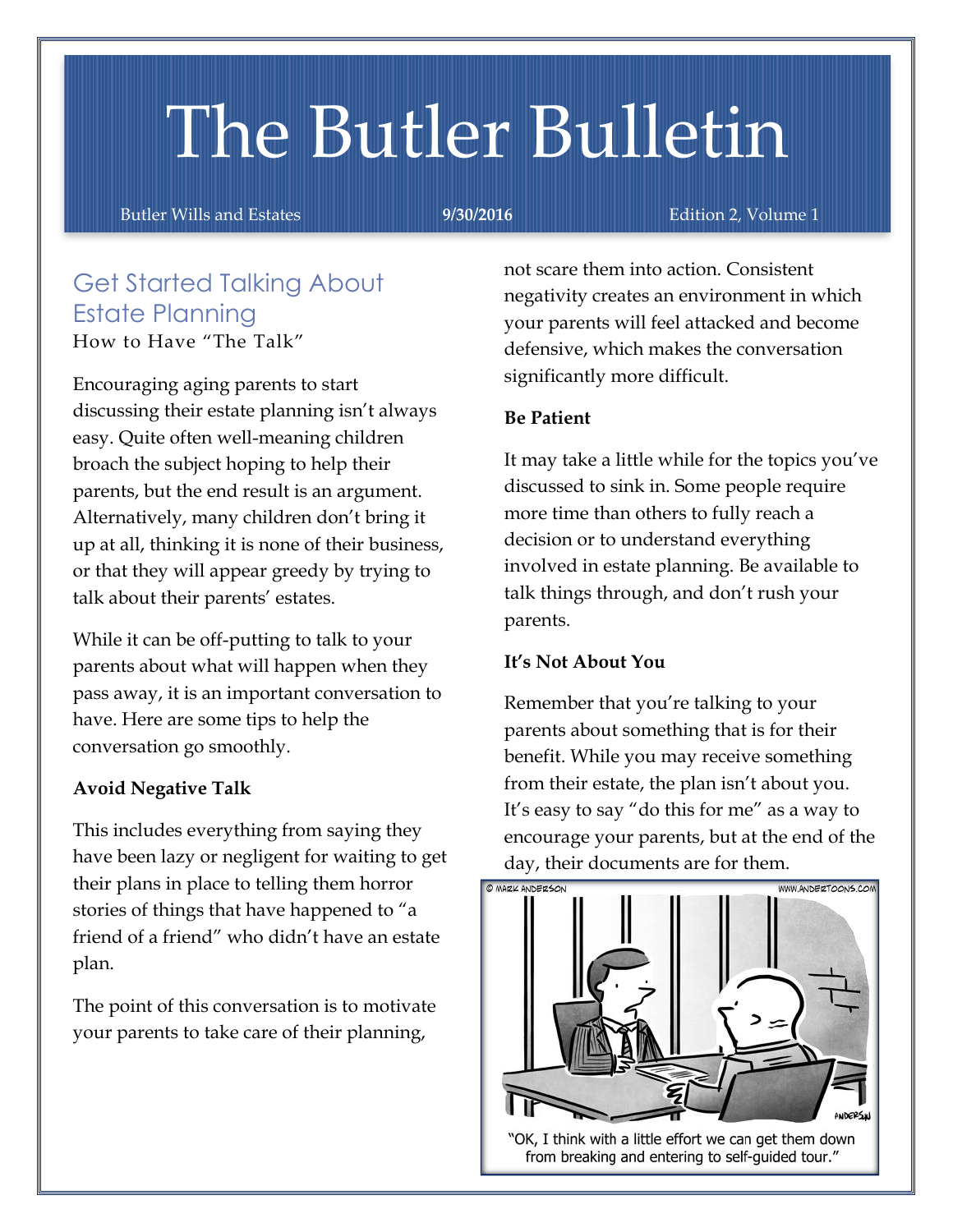#### **Fall Seminar Schedule**

#### **October**

October 6 - Top 10 Estate

Planning Mistakes (75 minutes)

October 20 - Being a

Beneficiary (60 minutes)

#### **November**

November 3 - Executor Boot

Camp (2 hours)

November 17 - Top 10 Estate

Planning Mistakes (75 minutes)

#### **December**

DECEMBER 1 - BULLETPROOF

YOUR WILL (60 MINUTES)

December 15 - Top 10 Estate

Planning Mistakes (75 minutes)

**All seminars are held at 6:00** 

**pm in our office at 14 Forbes Street.** 

**Fee includes a copy of the** 

**materials and light** 

**refreshments.**

Register online any time **[here](http://www.butlerwillsandestates.com/#!seminar-schedule/c1opy)** and pay at the time of the seminar.

### Criminology Corner: Signs of Elder Financial Abuse  $\bullet$   $\bullet$   $\bullet$

Financial abuse of elders is something that happens more often than we care to think about. Even worse, most of this is done by those the senior knows well, such as family members and caregivers.

In hindsight, the signs are obvious. Unfortunately, at that point the damage has been done. Here are some of the signs be on the lookout for:

- o Sudden changes in senior's estate or financial planning documents
- o Unexplainable increases in debt
- o New jointly held accounts
- o Nervousness when accompanied by a particular person
- o Unrealistic explanations for why he or she needs to withdraw large sums of cash
- o Large amounts given to people who previously did not receive any payments, and frequent cheques made out to "cash"
- o Abrupt changes in banking habits

If you suspect that a senior in your life is being abused financially (or otherwise), contact the local police or the RCMP.

#### Did You Know…?

On October 1, 1880 the Central District Court in St. John's heard a case involving fairies. John Ebbs appeared before the court in regards to lost wages. When his employer claimed Ebbs had been absent from his job for 13 days and therefore should not be paid, Ebbs argued that it had been fairies who had prevented him from attending his job by carrying him away. Neither the lawyer for Ebbs, the lawyer for his employer, nor the judge questioned the existence of fairies. The judge ruled in favour of Ebbs.

*L*isten for us on VOCM weekdays at 1:30!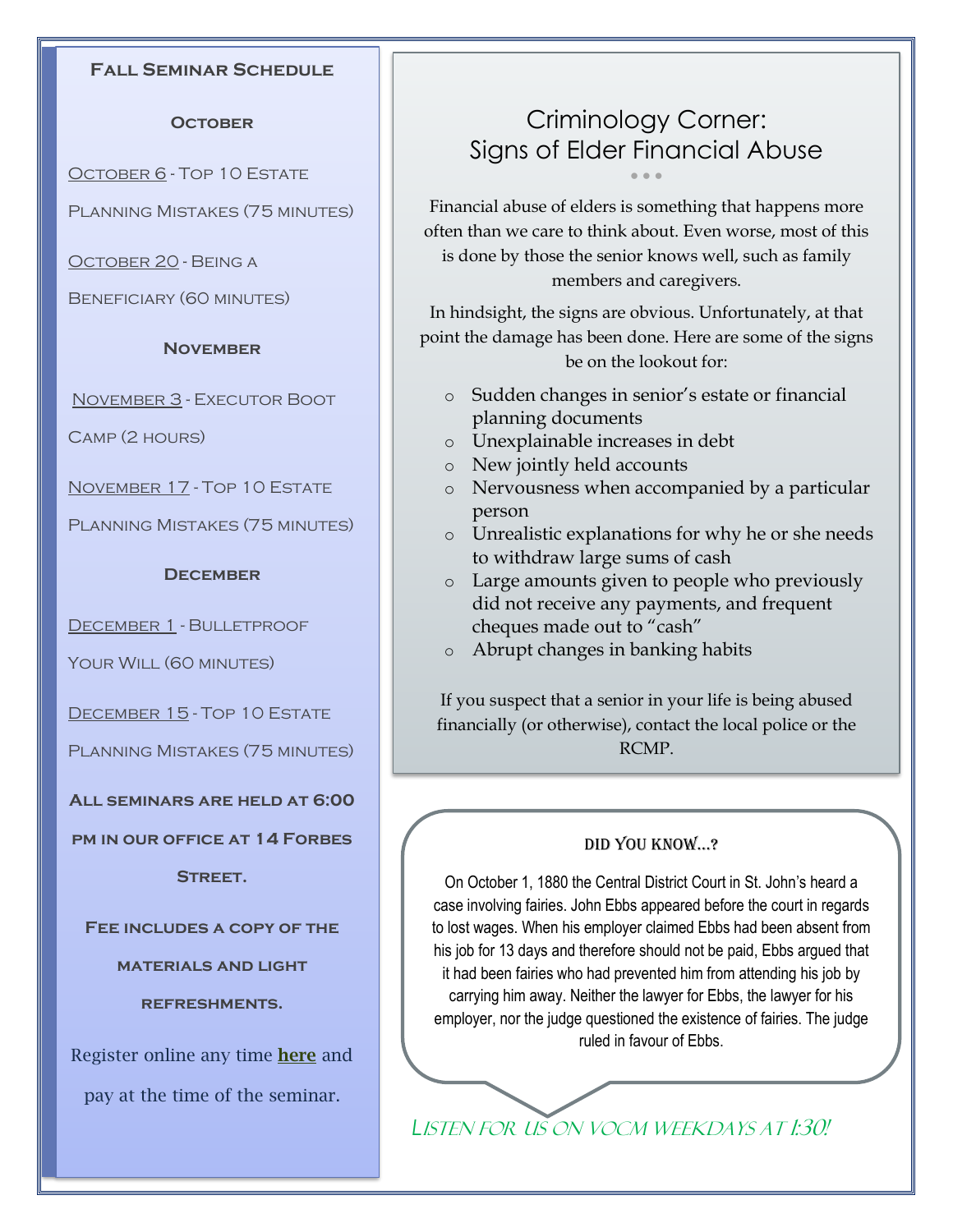## How to Put a Power of Attorney into Practice

So, you've been appointed under a Power of Attorney. You know that this document gives you the legal right to help the person who appointed you with their finances, but how do you actually put this into action?

1. Get a Declaration. Most POAs are the kind that are *springing* – meaning they come into effect when a particular event happens, such as the maker losing his or her capacity. In order to use the POA anywhere, you will need to have a Declaration attached to the POA. This is a document signed by a doctor that states the maker of the POA has lost his or her capacity. Without the Declaration, your right to use the POA will be refused.

If the person who made the POA is in the hospital or a care facility, speak with the doctor treating him or her. If the person is at home but has a regular doctor, make an appointment to see that doctor.

2. Go to the financial institution. Find out which bank the person used, and make an appointment with a banking officer. A teller will not be able to help you. In smaller branches, it is often the branch manager who handles these requests.

Make sure you take the original copy of the POA with you, and that you have it when you leave. The banking officer will need to take a copy of it for their records. In some cases, the bank will request that you bring a Notarial Copy of the document for them to keep. Talk to the lawyer who drafted the original.

You will also need to take two pieces of government-issued photo ID. The banking officer will take copies of these, as well, and make sure that your name matches that of the person named on the POA.

3. Be prepared to wait. Even when you have all the documentation needed, it may take a few days for you to be allowed to access the accounts. Often banks require this time to send the documents to their legal departments. This isn't because they think you are suspect, but rather because it is a risk for them to give anyone access to someone's account.

| Locating Someone's Financial Assets<br>Locating the financial assets of someone who has<br>passed isn't easy. It takes a lot of digging and<br>research. Here are some tips to make it easier. | While you're at the bank, ask a banking<br>$\overline{\phantom{a}}$<br>officer to check the investment branch of the<br>bank.<br>Also ask if there is a safety deposit box.<br>$\overline{\phantom{a}}$<br>Check more than one bank in case the<br>$\overline{\phantom{a}}$ |
|------------------------------------------------------------------------------------------------------------------------------------------------------------------------------------------------|-----------------------------------------------------------------------------------------------------------------------------------------------------------------------------------------------------------------------------------------------------------------------------|
| Look through his or her wallet. Often people get<br>credit cards from the bank where they have<br>chequing or savings accounts.                                                                | person had accounts in multiple places.<br>If you can access a tax return, review it to<br>$\overline{\phantom{a}}$<br>see which companies issued T5 slips for<br>investments.                                                                                              |
| Also check for a SIN card. A Social Insurance<br>Number is unique, whereas someone else may<br>have the same (or similar) name at the bank.                                                    | Look at the deed to the house to see if there<br>$\overline{\phantom{a}}$<br>is a mortgage. There may be other accounts<br>at the same institution.                                                                                                                         |